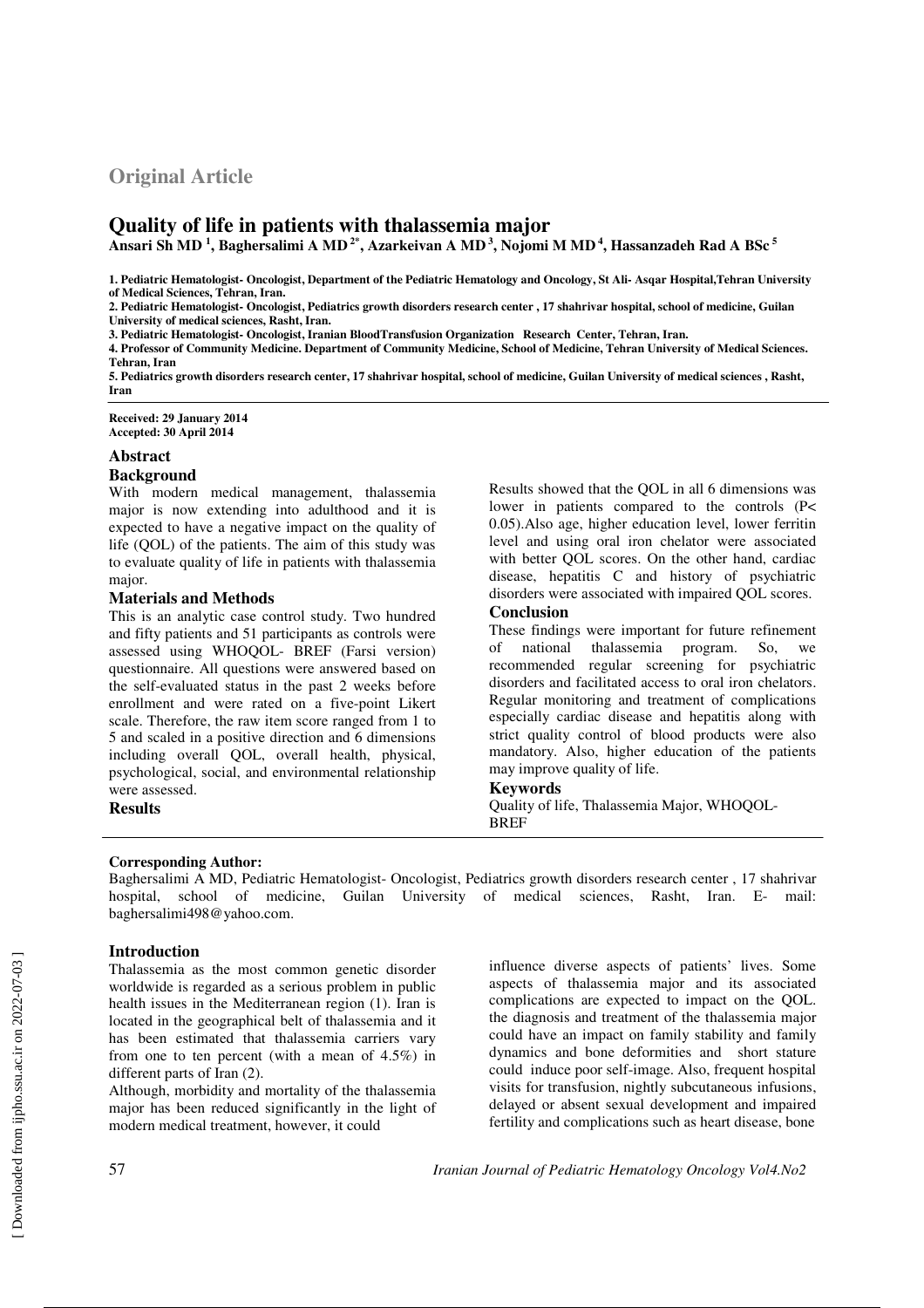disease, diabetes, infections and Uncertainties about the future and difficulties in long-term planning could be mentioned as a result of thallassemia major (3). The World Health Organization (WHO) defined the quality of life as : "An individual perception of their position in life in the context of the culture and value systems in which they live and in relation to their goals, expectations, standards and concerns. It is a broad ranging concept affected in a complex way by the person's physical health, psychological state, personal beliefs, social relationships and their relationship to salient features of their environment(4).

There are few inconsistent studies about the QOL in patients with thalassemia major and most of these investigations obtained the results based on interviews with patients, careers, doctors and nurses with the focus on coping strategies and they did not mention control group. Previous investigations showed that treatment and cultural differences did not have a major effect on the QOL (5). Also, results indicated that patients had moderately impaired overall health and overall QOL (6) and other serious hemoglobinopathies such as sickle cell disease (SCD) might induced poor QOL (7-10) However, there might be differences in the domains affected as well as the extent of variation across specific chronic disorders  $(11)$ .

In the present study, we aimed to assess the Quality of life in patients with thalassemia major

# **Materials and Methods**

#### Patients and setting

This is an analytic case control study which was conducted on 301 participants (250 patients and 51 healthy people) referred to Clinic of st Ali-Asqar Hospital and Zafar Clinic, Tehran , Iran between December 2009 to September 2010. The inclusion criteria for patients were indicated as transfusion dependent (major) thalassemia and  $\geq$ 18 years of age. Also, Exclusion criteria were any debilitating disorders unrelated to thalassemia major and its associated complications such as malignancy, seizure disease and mental disorders. Control group consisted of ≥18 year's old healthy people with no mentioned medical history. Groups were matched based on age and sex.

#### Instrument

The WHOQOL- BREF (Farsi version)is an easy, self administer questionnaire which was used in this study (12).Based on administration guide manual of WHOQOL- BREF, It consisted of 26 questions which evaluates the QOL in 6dimensions (5) included: Overall QOL with one question, Overall quality of health with one question, Physical domain of the QOL with 7 questions, Psychological domain of the QOL with 6 questions, Social domain of the

QOL with 3 questions, Environmental domain of the QOL with 8 questions. (12)

All questions were responded based on the selfevaluated status in the past 2 weeks before enrollment and were rated on a five-point Likert scale. Therefore, the raw item score ranged from 1 to 5 and scaled in a positive direction (i.e. higher scores denoted higher quality of life). Based on manual administration guide, after collecting the raw data, they were modified and the analysis was performed.

#### **Statistical analysis**

Demographic characteristics, disease features and disease associated complications were analyzed. Ttest was used to compare mean of ages and quality of life domains in two groups and Chi-square test compared nominal explanatory variables. Spearman correlation coefficient was used to assess correlation between numeric demographic and clinical variables with domains of quality of life. Also, multiple linear regression analysis was used to assess independent association of each explanatory variable with domains of quality of life and variables with significant association in domains of quality of life were evaluated by bivariate analyses. Each domains of quality of life were considered as dependent variable, and demographic and clinical variables with significant associations were put as independent variables in separate six models. Statistical significance was considered as  $P-$  value  $< 0.05$ . This study was approved by the ethics committees of both clinics and consent letter was obtained from participants.

#### **Results**

Results indicated that 121 female (48.4%) and 129 male (51.6%) participated in this study, 93 patients were unemployed (62.4%) and 48 patients were employee (32.2%). Table I showed demographic characteristics of participants.

The thalassemia major was diagnosed in 39.2% of patients under one year old (39.2%), and most of them (62.8%) used overnight subcutaneous infusion of Deferoxamine by a pump. About 56% of patients had been splenectomized. Although, the most common complication was hypogonadism (44.8%) but hepatitis B with frequency of 2.8%was less common. Table II, illustrated the disease-related features and prevalence of the thalassemia-associated complications in patients.

Results demonstrated significant difference in all domains of QOL ( $P < 0.05$ ) between groups.(Table III)

#### Overall quality of life

According to results, higher education level (rs= 0.23,  $P= 0.001$ ) and lower ferritin level (rs= -0.10, p= 0.05) were associated with better overall quality of life during a week. Female patients had a better quality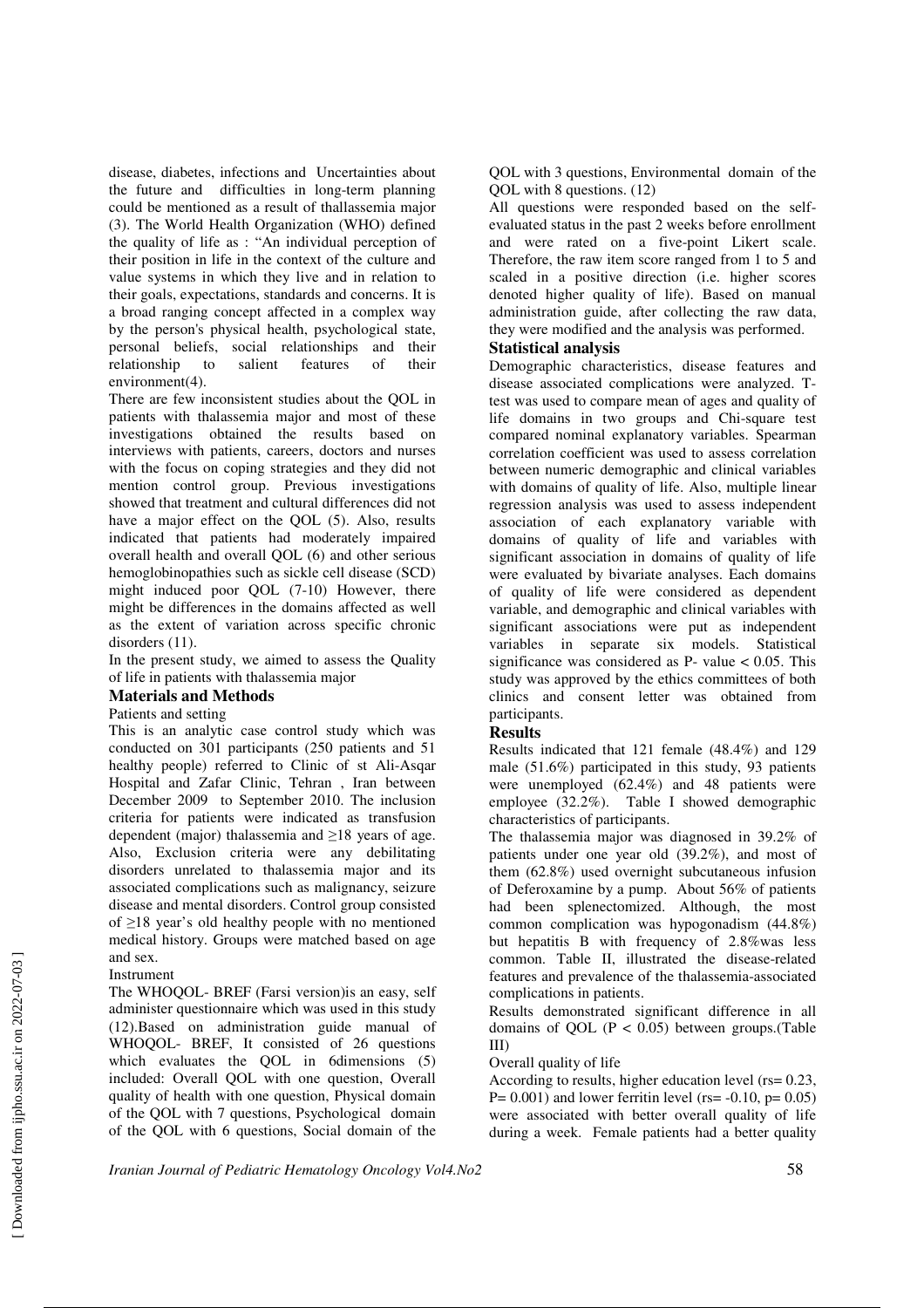of life than males significantly  $(3.56,$  versus  $3.36;$  p= 0.05).

The presence of hepatitis C  $(3.22 \text{ versus } 3.54;$ p=0.02), cardiac disease (2.91 versus 3.54; p= 0.001) and history of psychiatric disease (2.56 versus 3.49; p= 0.002) were negatively associated with overall QOL. Although unsplenectomized patients had better overall QOL but the difference was not significant. After adjusting all variables, educational level, hepatitis C infection, cardiac and psychiatric disorders had a significant association with overall quality of life (P< 0.01).

#### Overall health

Lower ferritin level (rs=  $-0.16$ ,  $p = 0.008$ ), and female gender (3.48 versus 3.19;  $p = 0.02$ ), were associated with better overall quality of health. Suffering cardiac disease (2.64 versus  $3.44$ ; p = 0.001) and hepatitis C  $(3.03$  versus  $3.44$ ;  $p = 0.005$ ) were associated with lower overall quality of health. By using multivariate analysis, the association of ferritin level, having hepatitis C, and cardiac disorders was significant. (P< 0.01).

#### Physical health

Lower age ( $rs = -0.15$ ,  $p = 0.01$ ) and higher educational level ( $rs = 0.19$ ,  $p = 0.02$ ) were associated with better physical health and having cardiac disease  $(55.18$  versus 66.42;  $p = 0.001$ ) was associated with lower physical health related QOL.

Educational level and cardiac disorders had a significant association with physical health domain after adjustment (P< 0.01). Psychological health

Higher education level was associated with better psychologic health related QOL ( $rs = -0.18$ ,  $p =$ 0.003) but hepatitis C (49.60 versus 57.08; p = 0.005) and cardiac disease  $(45.73 \text{ versus } 56.57; \text{ p} = 0.002)$ were associated with lower psychological health. Also, these variables were associated with psychological domain after adjustment (P< 0.01). Social relationship

Lower age (rs =  $-.17$ , p = 0.008), higher education level ( $rs = 0.16$ ,  $p = 0.01$ ) and giving oral iron chelation compared to deferroxamine (61.71 versus 46.50,  $p = 0.009$ ) were associated with better social relationship domain of the QOL. After adjustment, these associations were remained significantly different (P<0.05, P<0.01).furthermore, history of psychiatric disorder (46.44 versus 60.10;  $p = 0.05$ ) was associated with lower social relationship. The association of psychiatric disorders with social relationship was not significant in multivariate analysis.

#### Environmental health

Higher educational level (rs =  $0.23$ , p =  $0.001$ ) was associated with better environmental health related QOL. History of psychiatric disorder was associated with lower environmental health (36.78 versus 56.55;  $p = 0.002$ ). These variables had an adjusted significant association with environmental health. (P< 0.01).

The compared domains scores of quality of life by demographic and clinical characteristics of patients had been shown in Table IV.

| Table I: Demographic features of patients and controls |                      |                      |  |  |  |
|--------------------------------------------------------|----------------------|----------------------|--|--|--|
|                                                        | <b>250 Patient</b>   | 51Control            |  |  |  |
|                                                        | $No(\%)$             | $No(\%)$             |  |  |  |
| <b>Sex</b>                                             |                      |                      |  |  |  |
| Female                                                 | 121(48.4)            | 28(54.9)             |  |  |  |
| male                                                   | 129(51.6)            | 23(45.1)             |  |  |  |
|                                                        |                      |                      |  |  |  |
| $Age(mean \pm SD)$                                     | $25.86 \pm 4.94$ yrs | $25.00 \pm 5.50$ yrs |  |  |  |
| <b>Educational level</b>                               |                      |                      |  |  |  |
| -illiterate                                            | 2(0.8)               | $\Omega$             |  |  |  |
| -secondary school and lower                            | 48(19.2)             | 10(19.6)             |  |  |  |
| -diploma or bachelor of science                        | 193(77.2)            | 39(76.5)             |  |  |  |
| - master of science and higher                         | 7(2.8)               | 2(3.9)               |  |  |  |
| <b>Marital status</b>                                  |                      |                      |  |  |  |
| -single                                                | 200(80)              | 36(70.6)             |  |  |  |
| - married                                              | 46(18.4)             | 15(29.4)             |  |  |  |
| -divorced                                              | 4(1.6)               | $\Omega$             |  |  |  |
|                                                        |                      |                      |  |  |  |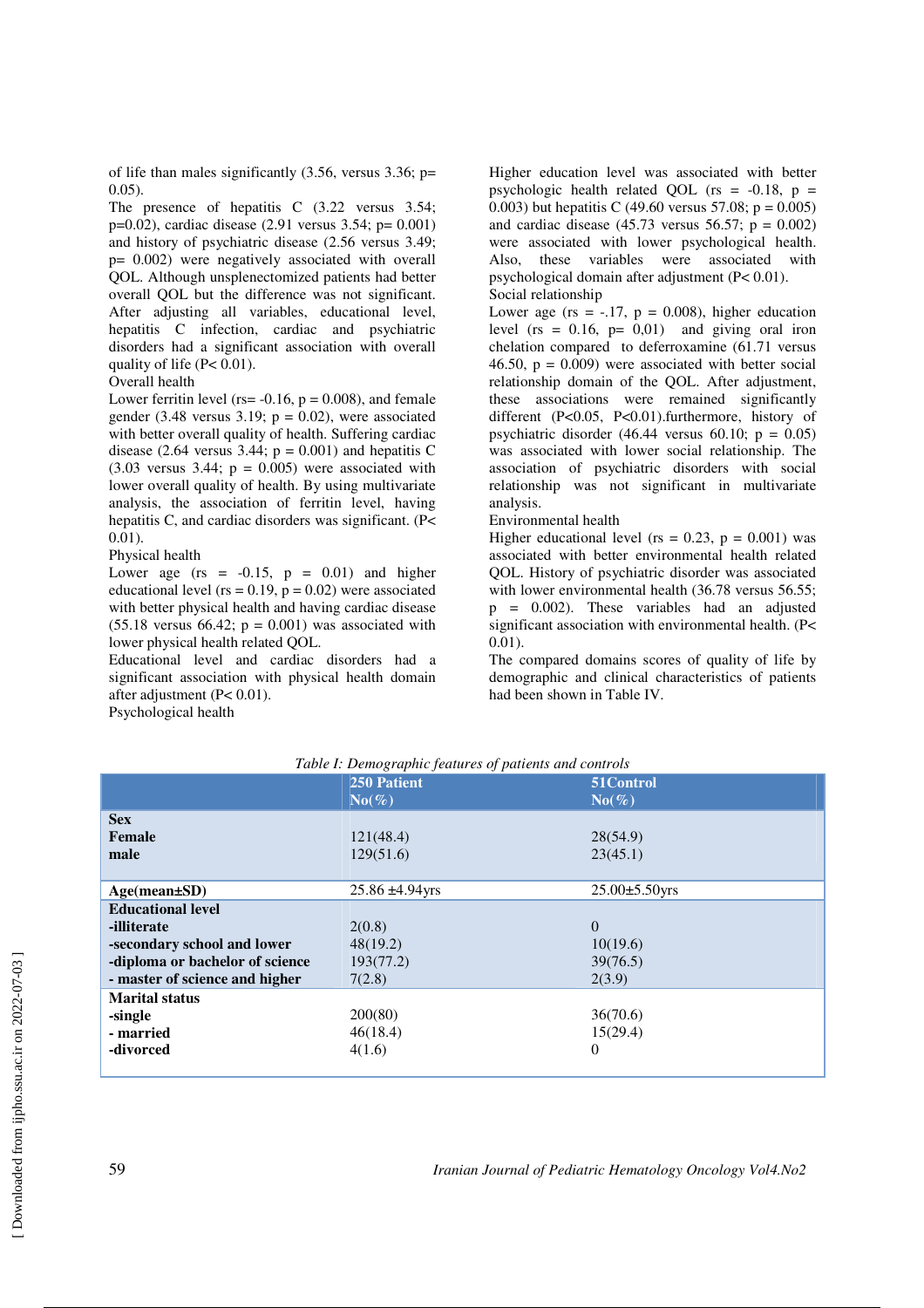| <b>Disease feature</b>          | No. $(\%)$ |
|---------------------------------|------------|
| Age of diagnosis                |            |
| $<$ 6 month                     | 48(19.2)   |
| $1year$                         | 98(39.2)   |
| <2year                          | 49(19.6)   |
| 2year and more                  | 55(22)     |
| <b>Interval of transfusion:</b> |            |
| 2 weeks or less                 | 63(25.2)   |
| <b>3weeks</b>                   | 118(47.2)  |
| <b>4weeks</b>                   | 50(20)     |
| 5weeks or more                  | 19(7.6)    |
| Ferritin (ng/ml):               |            |
| < 500                           | 35(14)     |
| 500-999                         | 48(19.2)   |
| 1000-1999                       | 83(33.2)   |
| 2000-2999                       | 36(14.4)   |
| >3000                           | 48(19.2)   |
| <b>Chelator:</b>                |            |
| <b>Deferroxamine</b>            | 157(62.8)  |
| <b>Defrasirox</b>               | 21(8.4)    |
| <b>Combined</b>                 | 42(16.8)   |
| <b>Unknown</b>                  | 30(12)     |
| Splenectomized                  | 139(55.6)  |
| <b>Complication:</b>            |            |
| <b>Hepatitis B</b>              | 7(2.8)     |
| <b>Hepatitis C</b>              | 65(26)     |
| <b>AIDS</b>                     | $\theta$   |
| <b>Osteoporosis</b>             | 51(20.4)   |
| <b>Diabetes Mellitus</b>        | 33(13.2)   |
| Hypothyroidism                  | 34(13.6)   |
| <b>Cardiac disease</b>          | 33(13.2)   |
| <b>Psychiatric disorder</b>     | 9(3.6)     |
| Hypogonadism                    | 112(44.8)  |

*Table II: Serum levels of ferritin and cardiac T2\*MRI* 

*TableIII: Comparison of the results of the QOL items and domains between patients and controls* 

| <b>Domain or item</b> | <b>Patient</b>     | <b>Control</b>     | <b>P</b> -value |
|-----------------------|--------------------|--------------------|-----------------|
| <b>Overall QOL</b>    | $3.46(SD=0.901)$   | $3.75(SD=0.845)$   | 0.036           |
| Overall health        | $3.33(SD=1.017)$   | $4.10(SD=0.831)$   | < 0.001         |
| <b>Physical</b>       | $64.54(SD=19.028)$ | $71.90(SD=15.374)$ | 0.01            |
| Psychologic           | $55.14(SD=18.77)$  | $63.06(SD=20.24)$  | 0.007           |
| Social relationship   | $59.61(SD=21.17)$  | $67.69(SD=18.47)$  | 0.012           |
| <b>Environment</b>    | $55.84(SD=18.95)$  | $65.00(SD=16.68)$  | 0.001           |

Note: Item (eg; overall QOL and health) score is 1-5: domain (eg; physical, psychologic, social relationship and, environment) score is 0-100. Higher score indicate better QOL. SD= standard deviation.

*Iranian Journal of Pediatric Hematology Oncology Vol4.No2* 60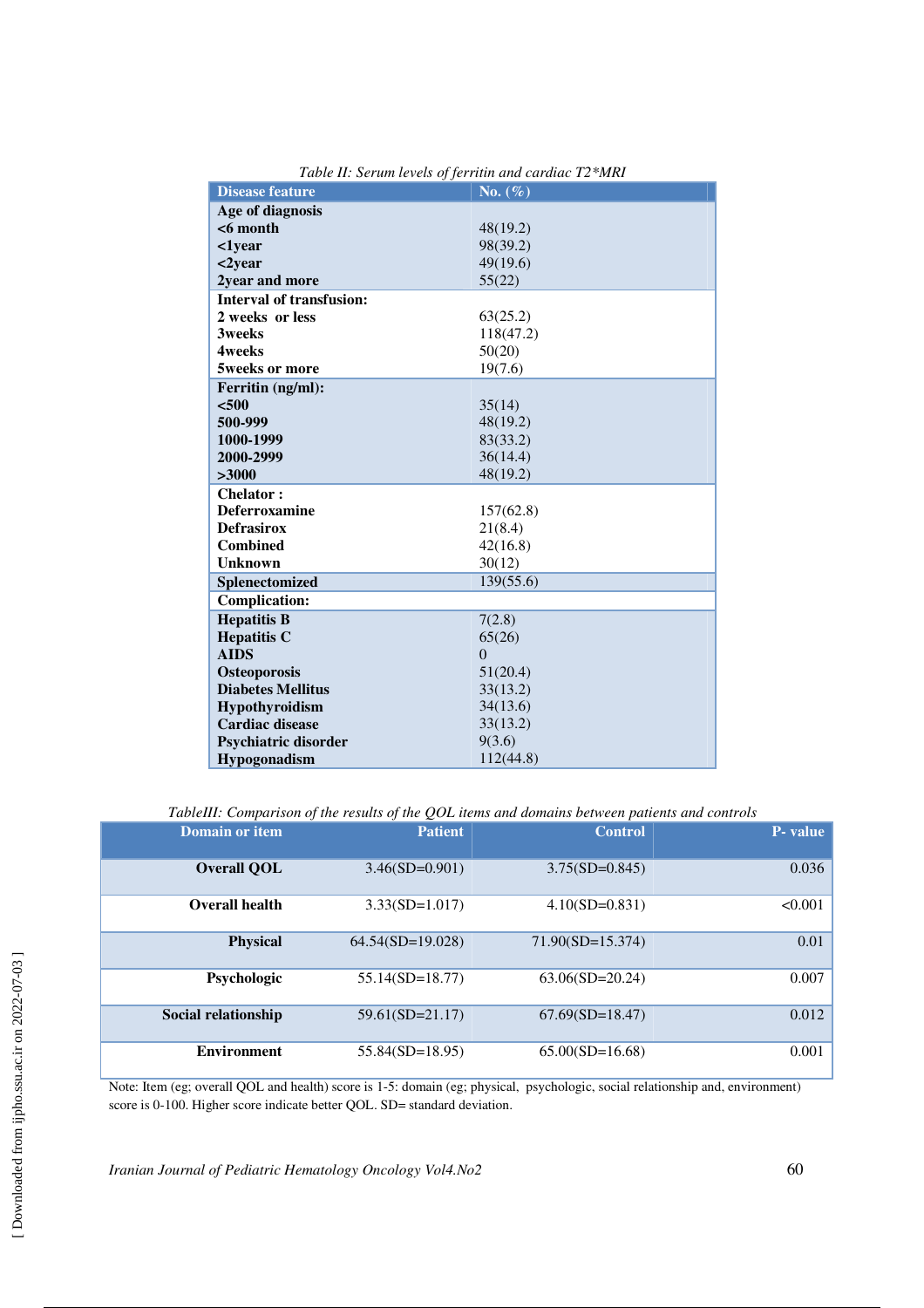|                       |                 |                 |            |                 | analysis          |                |                    |                      |                 |
|-----------------------|-----------------|-----------------|------------|-----------------|-------------------|----------------|--------------------|----------------------|-----------------|
| <b>Variable</b>       | <b>Ferritin</b> | <b>Educatio</b> | <b>Sex</b> | <b>Hepatiti</b> | Cardiac           | Psychiatri     | <b>Splenectomy</b> | <b>Chelator</b>      | Age             |
|                       |                 | $\mathbf n$     |            | $S_{\rm C}$     | disorder          | c disorders    |                    |                      |                 |
|                       |                 |                 |            |                 | IS.               |                |                    |                      |                 |
| <b>Domain</b>         |                 |                 |            |                 |                   |                |                    |                      |                 |
| Overall QOL           | $-0.07$         | $0.35^{\rm a}$  | 0.12       | $0.26^{\rm a}$  | $0.43^{\rm a}$    | $0.81^{\rm a}$ | 0.02               |                      |                 |
| <b>Overall health</b> | $-0.13^{\rm a}$ |                 | 0.22       | $0.38^{a}$      | $0.66^{\rm a}$    |                |                    |                      |                 |
| <b>Physical</b>       |                 | $6.60^{\rm a}$  |            |                 | 11.8 <sup>a</sup> |                |                    |                      | $-0.53^{b}$     |
| <b>Environmenta</b>   |                 | $8.80^{a}$      |            |                 |                   | $18.37^{a}$    |                    |                      |                 |
|                       |                 |                 |            |                 |                   |                |                    |                      |                 |
| <b>Social</b>         |                 | $6.33^{b}$      |            |                 |                   | 12.4           |                    | $-2.47$ <sup>a</sup> | $-0.62^{\rm a}$ |
| relationship          |                 |                 |            |                 |                   |                |                    |                      |                 |
| Psychological         |                 | $6.30^{a}$      |            | $6.53^{\rm a}$  | $8.49^{a}$        |                |                    |                      |                 |
|                       |                 |                 |            |                 |                   |                |                    |                      |                 |

*TableIV: Beta coefficients of demographic and medical characteristics associated with QOL domains in regression* 

## **Discussion**

In comparison with previous investigations, this study is the largest study using WHOQOL- BREF for the evaluation of the QOL in patients with thalassemia major (5, 13). Despite the differences between current study with others based on methodology, questionnaire and the number of patients (5, 14-16), we showed similar results and all aspects of the QOL in our patients were impaired. Also, overall health and environment domains were severely affected.

Our results for both univariate and multivariate analyses showed that age was correlated with social relationship and physical domain scores which were inconsistent with studies suggesting that age had no effect on the QOL (7, 15, 17).

In univariate analysis, in agreement with that reported by Donna et al (7),Shaligram et al (15) and Messina et al (17), gender was correlated with overall QOL and overall health scores, but it lost the correlation in multivariate analysis.

One of the most powerful parameters which correlated with many aspects of QOL was education level, both in univariate and multivariate analyses. In the present study, our patients came from different urban areas of the capital city of Tehran,Iran, and Iran is a developing country with a religious background. In this relatively homogenous community, in terms of ethnicity and religion and social affairs, education is a value. Because it is generally accepted that higher educational level is associated with higher social level and higher income and. So it is not surprising that educational level can be effective in many aspects of the QOL in our study.

Some studies suggested that deferroxamine correlated with lower QOL level (13, 17-20), and oral iron chelator might improve it.(13,18,21-25).Also, in our study, deferroxamine correlated with lower social relationship.

In univariate analysis, ferritin level as an indicator of iron chelation efficacy was correlated with overall

QOL and overall health items but in multivariate analysis, the correlation existed only with the overall health. This was inagreement with Telfer et al (3). Despite its limitations, higher ferritin level might be indicative for serious iron deposition in vital organs such as heart, pancreas, thyroid and their attendant complications that impacted on overall health item. Lack of correlation of ferritin level with all other aspects of QOL was inagreement with Andreou et al  $(5)$ .

Psychiatric and behavioral disorders were common in patients with thalassemia major and some studies demonstrated that 80% of these patients at least suffered from one psychiatric disorders(16,26) Also, depression had been listed as a major cause of morbidity in beta- thalassemia(16,27-30) and the prevalence of psychological disorders is reported 40% in previous studies.

In this study, history of psychiatric disorders correlated with 2 of 6 domains of QOL; overall QOL and environment. With optimistic estimations (15, 31), we expected to have at least 100 patients with history of psychiatric disorders, but only nine patients had such histories. On the other hand, psychological domain in our patients was significantly  $(P - value =$ 0.007) lower than controls. It seems that some factors such as cultural issues, lack of paying attention to the sign and symptoms of the psychiatric disorders by patients, parents, and medical staffsand lack of a suitable strategy in national thalassemia program might resulted in this conflicting findings.

## **Conclusion**

In this study, we showed that all aspects of QOL were impaired in our patients in comparison with their age- sex matched controls. Educational level and disease complications such as cardiac disease and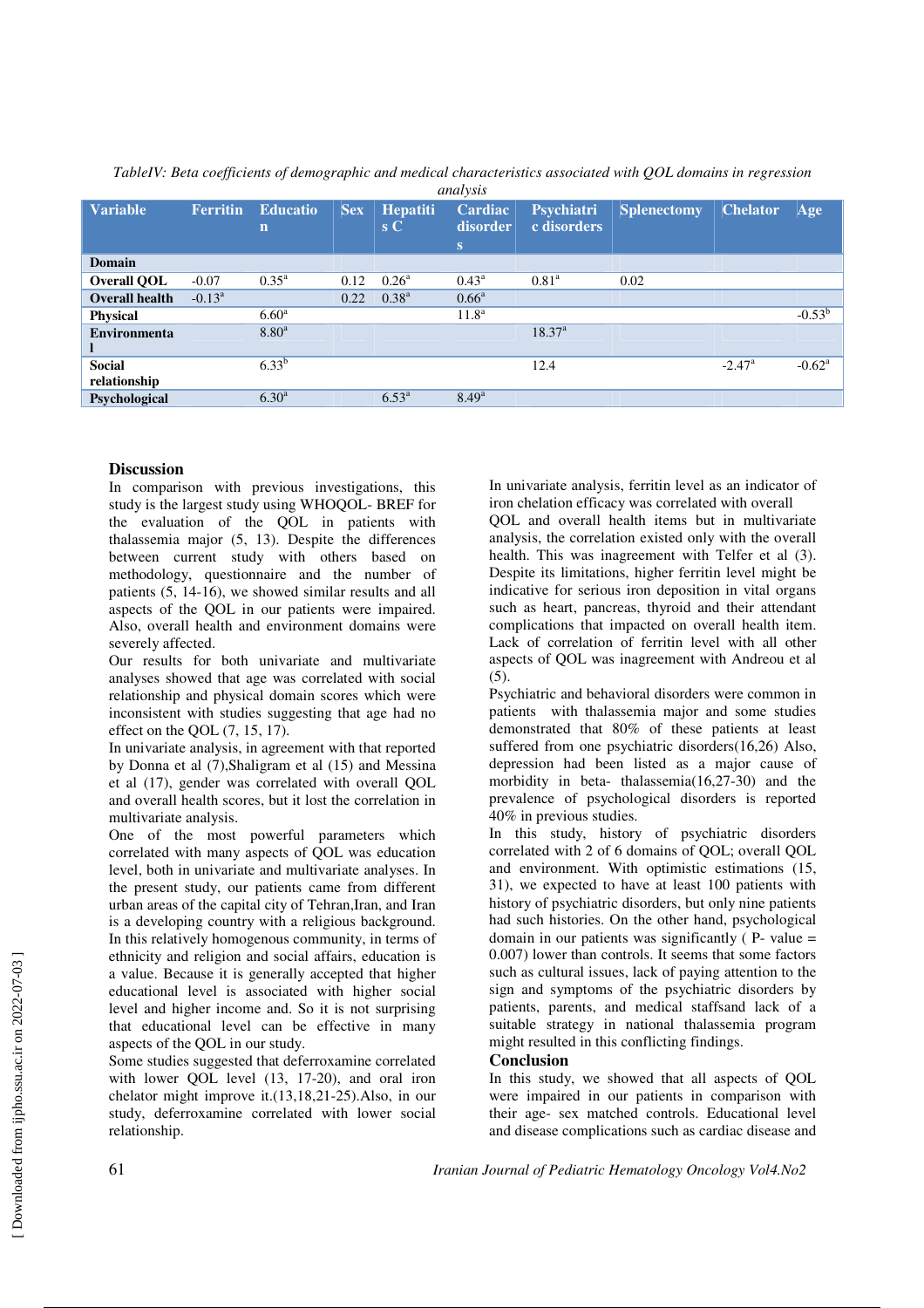hepatitis Cwere associated with many aspects of QOL. Age, type of chelator, ferritin leveland history of psychiatric disorders were correlated with some aspects of QOL.

These findings were important for future refinement of national thalassemia program. So, we recommended regular screening for psychiatric disorders and facilitated access to oral iron chelators especially defrasirox. Regular monitoring and treatment of complications especially cardiac disease and hepatitis along with strict quality control of blood products are also mandatory. Also, it seems that higher education of the patients may improve quality of life.

### **Acknowledgment**

We would like to thank WHO and specially members of the team who are involved in WHOQOL program. Our thanks also extended to all patients and others who participated in this study. Finally, thanks to our interviewers Mrs. Gheibifrom Zafar Clinic, andMrs. N Abbasi and Mrs. A Bagheri both from St. Ali-Asqar Children Hospital, Tehran, Iran.

### **Conflict of interest**

The authors have no conflict of interest.

#### **References**

1. Thavorncharoensap M, Torcharus K, Nuchprayoon I, Riewpaiboon A, Indaratna K, Ubol B. Factors affecting health-related quality of life in Thai children with thalassemia. BMC Blood Disorders. 2010;10:1. http://dx.doi.org/10.1186/1471-2326-10-1. [PMC free article][PubMed]

2.Roudbari M, Soltani-Rad M, Roudbari S. The survival analysis of beta thalassemia major patients in South East of Iran. Saudi Med J. 2008;29(7):1031-5.

3.Telfer P1, Constantinidou G, Andreou P, Christou S, Modell B, AngastiniotisM.Quality of life in thalassemia. Ann N Y Acad Sci. 2005;1054:273-82.

4. World Health Organization.2005.Measuring Quality of Life. Available at :// www .who.int/ evidence /assessment/QOL/index.htm.

5. ANDREOU, P., M. ANGASTINIOTIS, et al. 2003. The quality of life in Cypriot thalassaemics: a survey. Paper presented at the 9th International Conference on Thalassaemia and the on Thalassaemia and the variations of the Theorem and the Valentine of the Theorem and the United States of the Theorem and the United States of the Theorem and the United States of the United States of the United States Haemoglobinopathies  $&$ Conference for Parents and Thalassaemics, Palermo, Italy. October 19

6. Pakbaz Z1, Treadwell M, Yamashita R, Quirolo K, Foote D, Quill L,etall.Quality of lifein patients with thalassemia intermedia compared with thalassemia major.Ann N Y Acad Sci. 2005;1054:457-61.

7. McClish DK1, Penberthy LT, Bovbjerg VE, Roberts JD, Aisiku IP, Levenson JL, et all.Health related quality of life in sickle cell patients: The PiSCES project.Health Qual Life Outcomes. 2005 ;3:50

8. Mann-Jiles V1, Morris DL.Quality of life of adult patients with sicklecell disease.J Am Acad Nurse Pract. 2009;21(6):340-9.

9. Anie KA, Steptoe A, Bevan DH.Sicklecell disease: Pain, coping and quality of life in a study of adults in the UK.Br Health Psycho 2002;7( 3):331-44.

10. Thomas VJ, Taylor LM. The psychosocial experience of people with sicklecell disease and its impact on quality of life: Qualitative findings from focus groups.Br J Health Psycho 2002 ;7(3):345-63.

11. Schlenk EA1, Erlen JA, Dunbar-Jacob J, McDowell J, Engberg S, Sereika SM, et all. Healthrelated quality of life in chronic disorders: a comparison across studies using the MOS SF-36.Qual Life Res 1998 Jan;7(1):57-65.

12. WHO Quality of Life - BREF (Farsi). Retrieved September 19, 2008, from http://www.who.int/entity/substance\_abuse/research\_ tools/en/farsi\_whoqol.pdf.

13. Cheuk DK1, Mok AS, Lee AC, Chiang AK, Ha SY, Lau YL,etall.Quality of life in patients with transfusion-dependent thalassemia after hematopoietic SCT. Bone Marrow Transplant. 2008;42(5):319-27

14. Sachdeva,A.; Yadav, S.P.; Berry A.M.; Kaul,D. KhannaV.K.assessment of quality of life in thalassemia major presented at international journal of hematology/ 2002 76(51):4,76.4

15. Shaligram D1, Girimaji SC, ChaturvediSK.Pychological problems and quality of life in Children with thalassemia .Indian J Pediatr. 2007;74(8):727-30

16. Azarkeivan A1, Hajibeigi B, Alavian SM, Lankarani MM, Assari S. Associate of poor physical and mental health- related quality of life in beta thalassemia- major/intermedia.J Res Med Sci. 2009;14(6):349-55

17. Messina G1, Colombo E, Cassinerio E, Ferri F, Curti R, Altamura C,et all. Psychiatric aspects and Psychiatric disordersinyoung adult with thalassemia major. Intern Emerg Med. 2008;3(4):339-43.

18. Ratip S1, Skuse D, Porter J, Wonke B, Yardumian A, Modell B.Psychological and clinical burden ofthalassemiaintermedia and its implications for prenatal diagnosis. Arch Dis Child. 1995;72(5):408-12.

19. Zani,b.,a. Di palma&c.vullo..Psychological aspect of chronic illness in adolescents with thalassemia major. J. Adolesc1995;18:387-402.

20. Arboretti R1, Tognoni G, Alberti D; Italian Colaborative Group on Thalassarmia..Pharmacosurveillance and quality of care of thalassaemic patients. A large scaleepidemiological survey. Eur J ClinPharmacol 2001; 56: 915–22.

*Iranian Journal of Pediatric Hematology Oncology Vol4.No2* 62